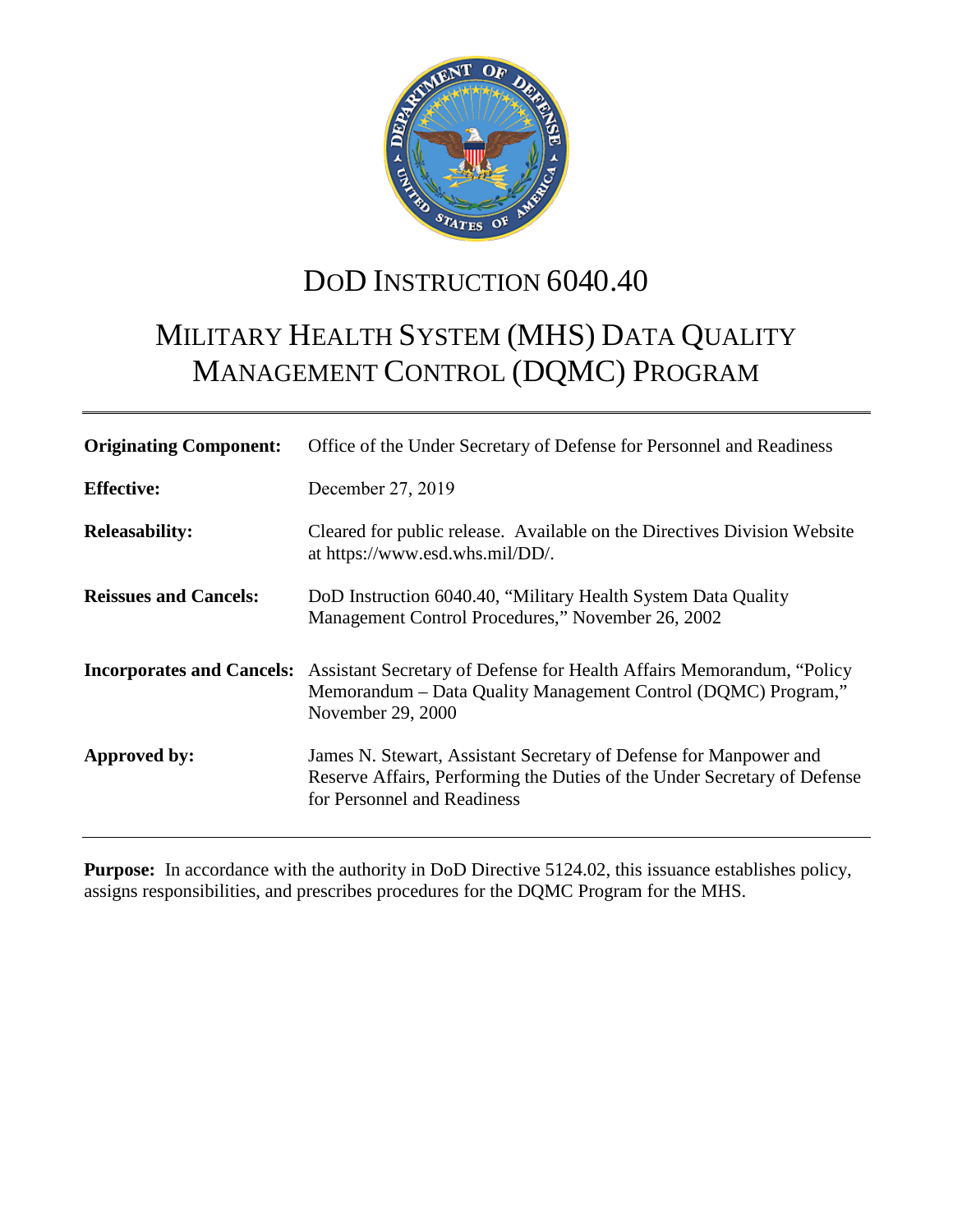## **TABLE OF CONTENTS**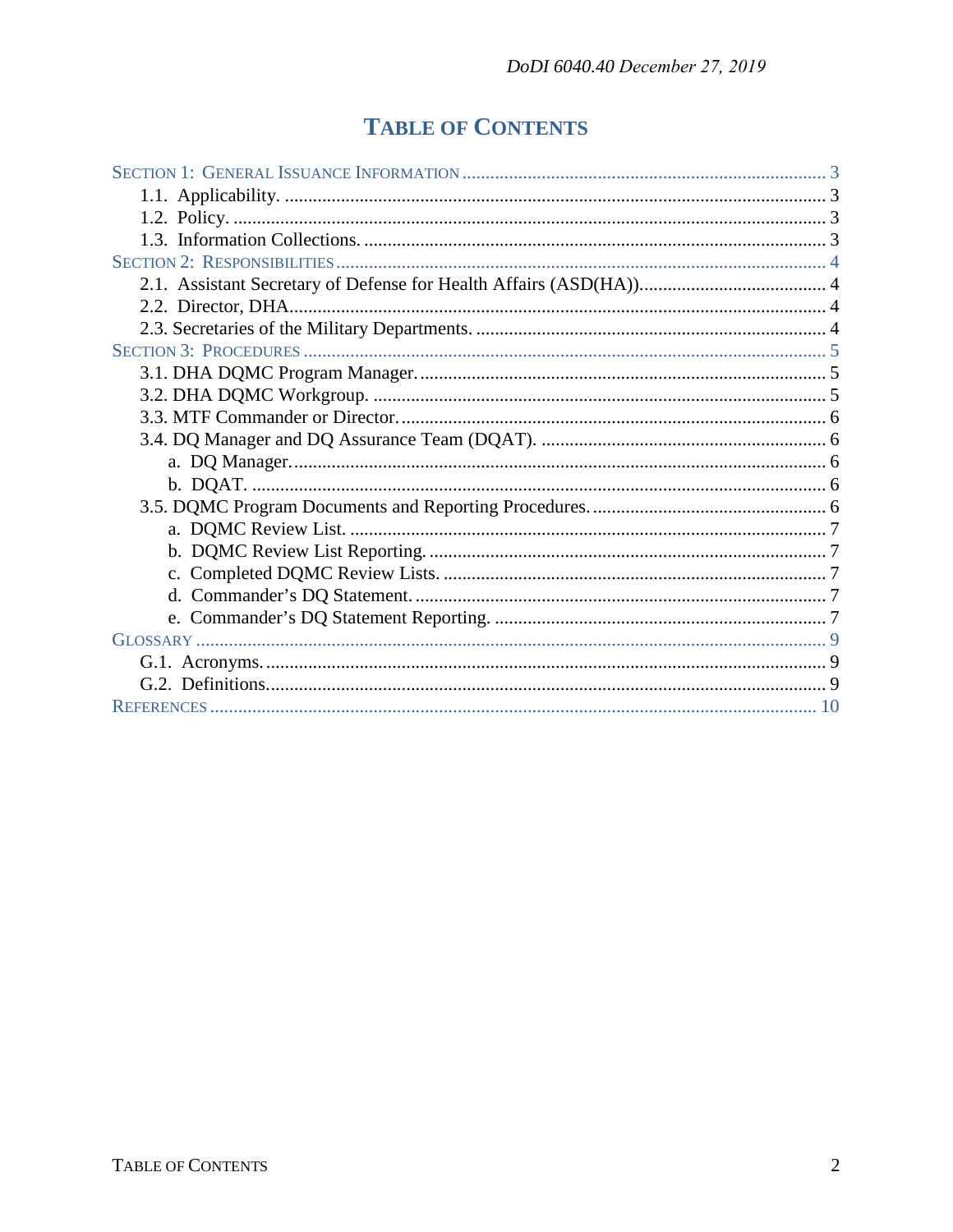## **SECTION 1: GENERAL ISSUANCE INFORMATION**

<span id="page-2-1"></span><span id="page-2-0"></span>**1.1. APPLICABILITY.** This issuance applies to OSD, the Military Departments, the Office of the Chairman of the Joint Chiefs of Staff and the Joint Staff, the Combatant Commands, the Office of the Inspector General of the Department of Defense, the Defense Agencies, the DoD Field Activities, and all other organizational entities within the DoD.

#### <span id="page-2-2"></span>**1.2. POLICY.** It is DoD policy that:

a. The MHS data are standardized, with minimum variance amongst the Military Departments. The quality of MHS data is critical to the effectiveness of MHS-wide optimization programs, performance-based management, TRICARE contracts, resource allocation, decisionmaking at all levels, patient safety, and many other operations and management activities across the system. The Defense Health Agency (DHA) will establish and operate the DQMC Program for the MHS to enforce standard data business rules.

b. The Military Departments and DHA will establish and effectively operate the DQMC Program for each military treatment facility (MTF) under their respective control. The DQMC Program at each MTF will operate in accordance with this policy and DHA supplemental policy to provide the internal structure to meet the DQMC performance metrics for data accuracy, completeness, and timeliness, and to assure uniformity and standardization of information across the MHS.

c. The DHA and the Military Departments routinely collect, aggregate, and analyze sufficient data to manage data quality (DQ) operations. Each MTF that submits Military Expense and Performance Reporting System data must also submit DQ performance metrics in the form of accurate, complete, timely, and consistent Commander's DQ Statements for all activities within its control (e.g., core hospital, branch clinics, and subordinate MTFs).

<span id="page-2-3"></span>**1.3. INFORMATION COLLECTIONS.** The "Commander's DQ Statement" referred to in Paragraph 1.2.c has been determined to be exempt from licensing in accordance with Enclosure 3, Paragraph1.b.16 of Volume 1 of DoD Manual 8910.01.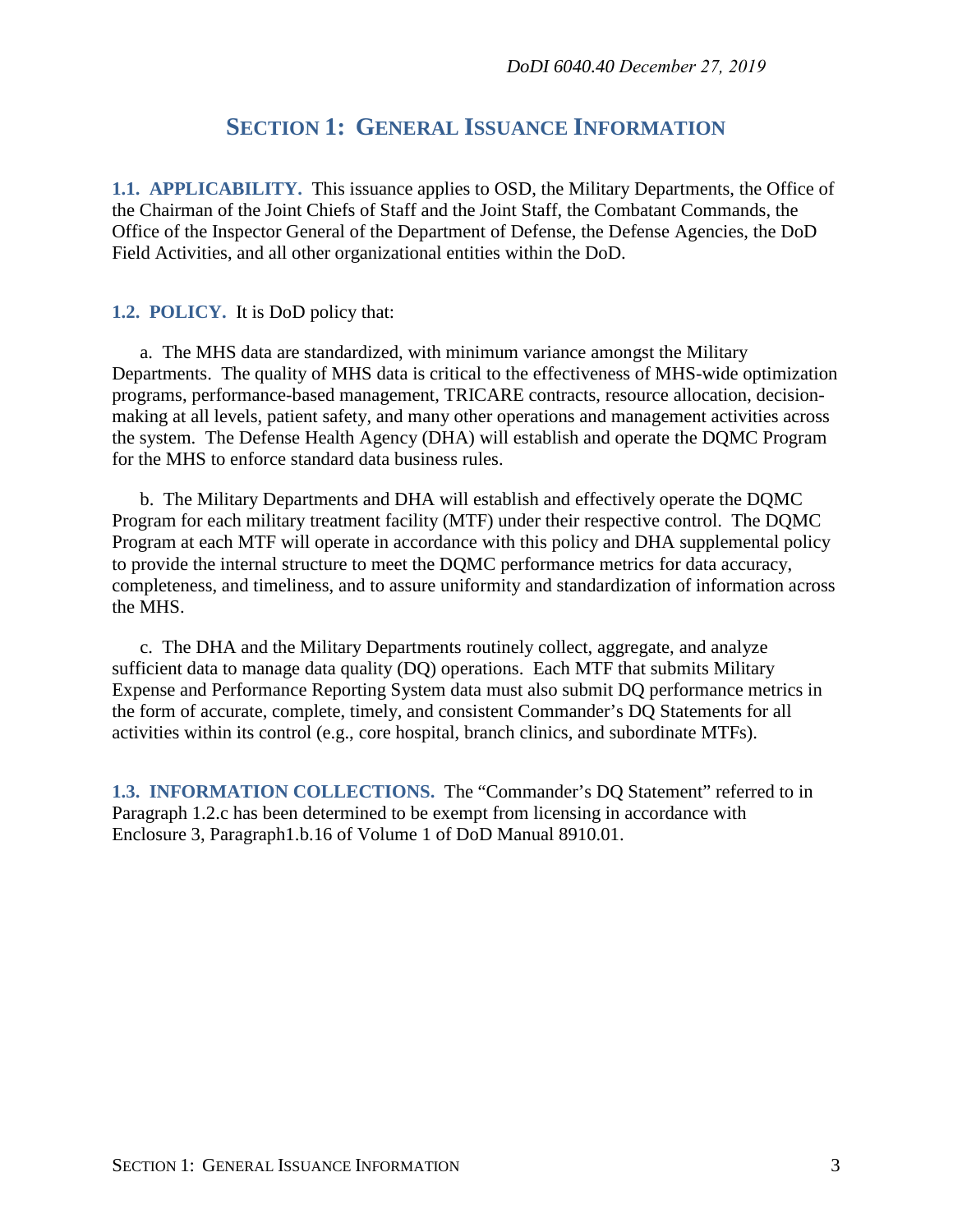## **SECTION 2: RESPONSIBILITIES**

## <span id="page-3-1"></span><span id="page-3-0"></span>**2.1. ASSISTANT SECRETARY OF DEFENSE FOR HEALTH AFFAIRS (ASD(HA)).**

Under the authority, direction, and control of the Under Secretary of Defense for Personnel and Readiness, the ASD(HA):

a. Oversees the Director, DHA, in the execution of programmatic and operational responsibilities.

b. Delegates authority to the Director, DHA, to develop and update supporting guidance to manage, operate, and routinely evaluate MHS DQ performance under this issuance, as necessary.

c. Monitors compliance with DQ regulations in accordance with this issuance.

<span id="page-3-2"></span>**2.2. DIRECTOR, DHA.** Under the authority, direction, and control of the Under Secretary of Defense for Personnel and Readiness, through the ASD(HA), the Director, DHA:

a. Develops and guides the DHA DQMC Program to implement and oversee the formal MHS DQ monitoring process and business rules in compliance with this issuance and all other applicable guidance.

b. Ensures the DQMC Program is executed in compliance with this issuance. Assures data standardization and reduces variance.

c. Implements DQ control procedures, and develops a DQMC program.

d. Updates and publishes annual DQMC Review List and Commander's DQ Statement.

e. Publishes monthly DHA DQ summary of the DQ performance metrics, which are a summary of the Commander's DQ Statements submitted to the DHA.

f. Ensures availability of training opportunities for DQ staff development in the areas of data collection, auditing, and performance metrics.

<span id="page-3-3"></span>**2.3. SECRETARIES OF THE MILITARY DEPARTMENTS.** The Secretaries of the Military Departments ensure that the Surgeons General of the Military Departments:

a. Implement and support DQMC Program procedures within their Military Departments.

b. Establish DQMC programs as appropriate to carry out requirements outlined in this issuance.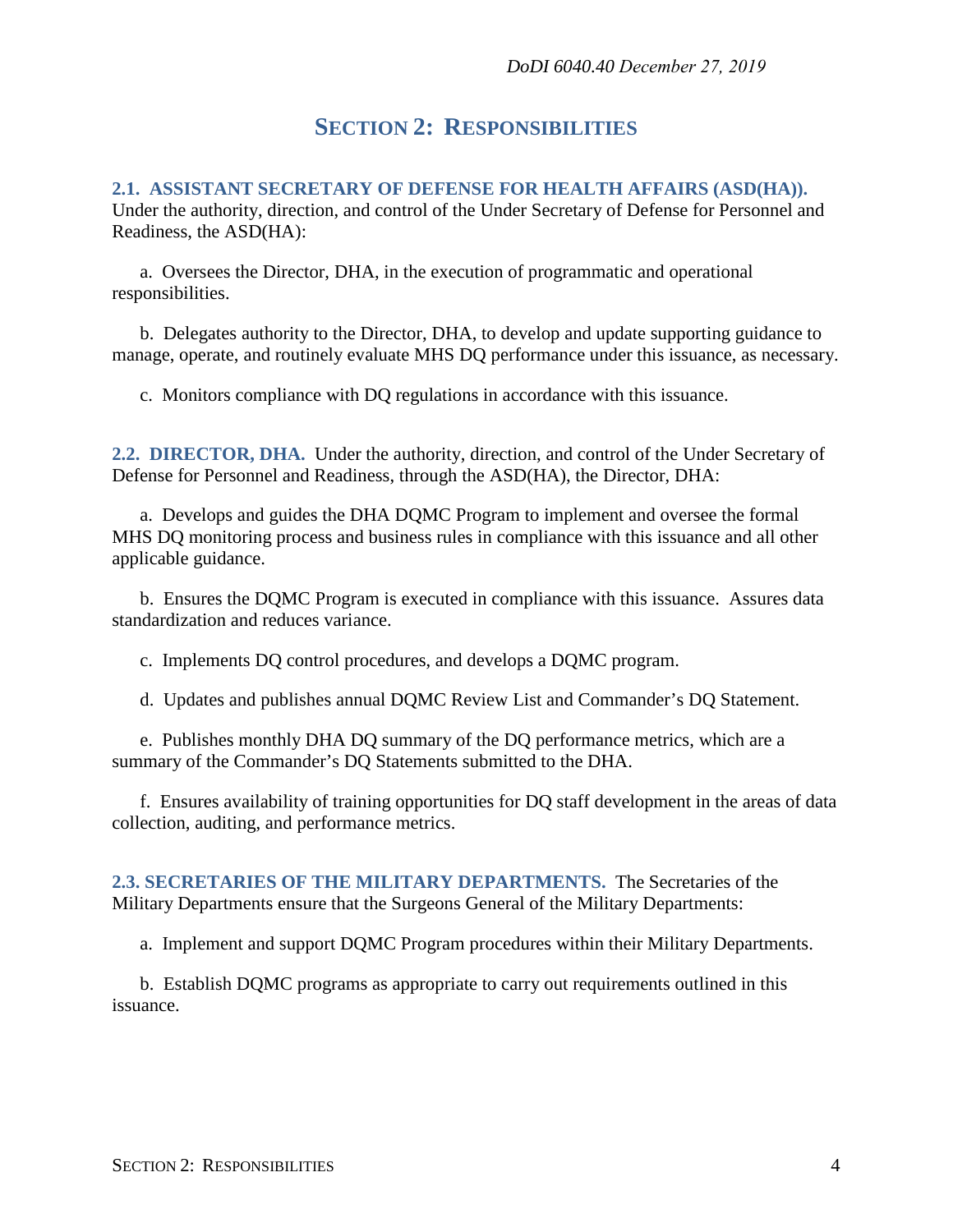## **SECTION 3: PROCEDURES**

#### <span id="page-4-1"></span><span id="page-4-0"></span>**3.1. DHA DQMC PROGRAM MANAGER.** The DHA DQMC Program Manager will:

a. Oversee, support, and consult with the MTF DQ managers to implement and monitor the DQMC Program.

b. Conduct periodic meetings with the DQ stakeholders to review deficiencies and discuss the DQMC Program requirements.

c. Brief appropriate metrics and results from the monthly submissions to the appropriate DHA governing body and report results on the DHA DQMC Program Web Site located on the DHA Launchpad (https://info.health.mil).

d. Update the DQMC Review List and the Commander's DQ Statement annually with input from the Military Departments and other DHA DQ stakeholders. The updated DQMC documents will be published under separate cover and distributed to the appropriate DHA stakeholders.

e. Coordinate with applicable system program offices to ensure system changes are coordinated through the DQMC Workgroup for evaluation to determine if changes to metrics and procedures for data collection and standardization are warranted.

f. Conduct and monitor the annual DHA external medical records coding audit of a defined set of medical records to produce MTF workload-level estimates of coding accuracy.

(1) The audit will be conducted by certified coding auditors.

(2) The medical records audit team will generate the random pull list based on the audit study plan requirements and distribute the pull list.

(3) The audit is independent of but coordinated with the DHA Medical Coding Program Office in accordance with Paragraph 3.1.a and 3.1.d of DoD Instruction 6040.42.

g. Include the appropriate DQMC programs in the medical inspector general and audit agency compliance program, and maintain a historical record of MTF deficiencies and corrective actions where necessary.

#### <span id="page-4-2"></span>**3.2. DHA DQMC WORKGROUP.** The DQMC Workgroup will:

a. Oversee and support the DQMC Program in accordance with the DQMC Workgroup Charter.

b. Review issues and provide recommendations to the DQMC Program Manager regarding program compliance and DQ.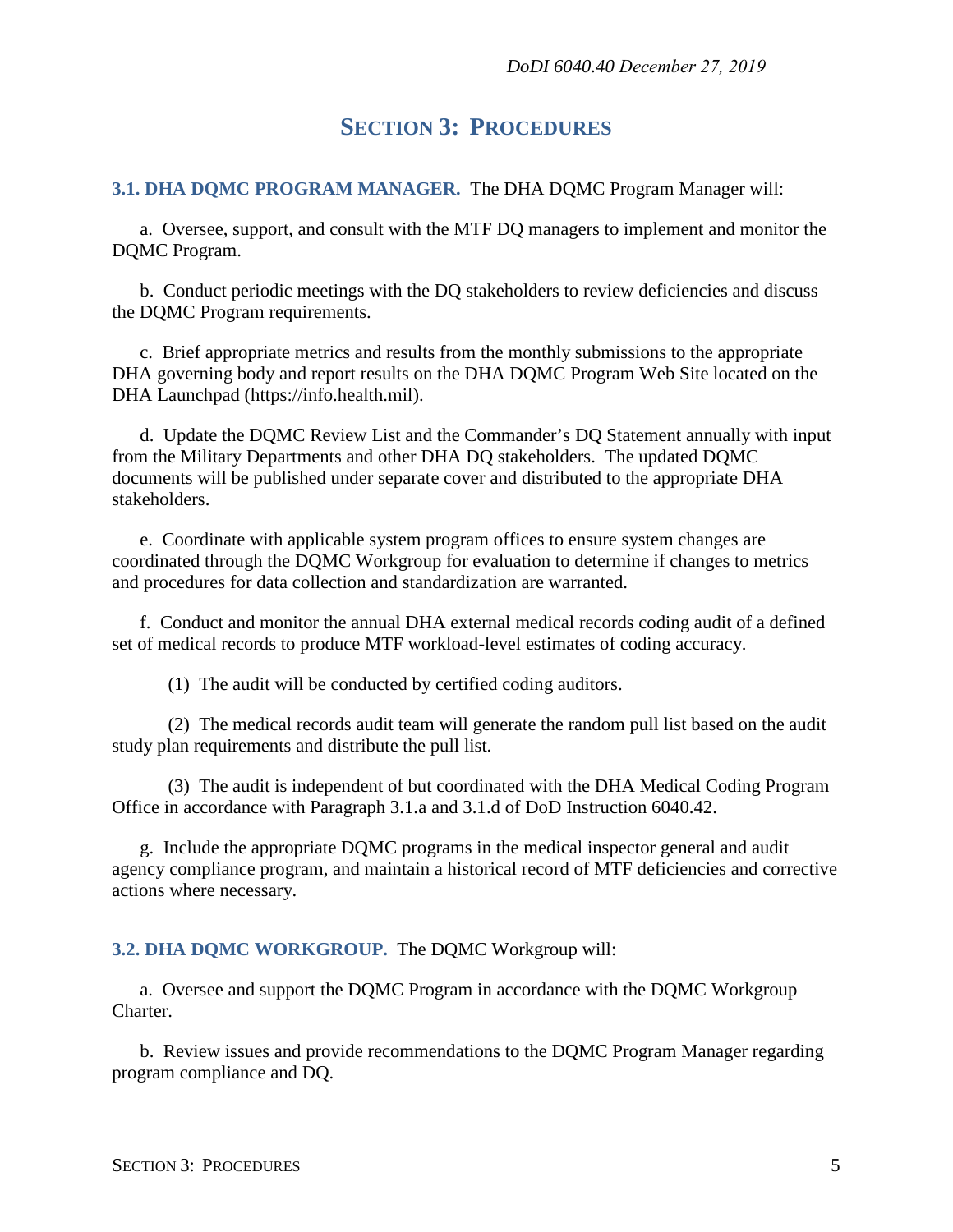c. Provide recommendations for the annual update of the DQMC Review List and Commander's DQ Statement, including the most relevant issues affecting the MHS. This activity will include adding, changing, and deleting checklist questions to address changing data collection systems and data repositories.

<span id="page-5-0"></span>**3.3. MTF COMMANDER OR DIRECTOR.** The MTF commander or director, as appropriate will:

a. Provide resources, executive leadership oversight and support to ensure continuous process improvement, sustainment of DQ performance and countermeasures.

b. Appoints a DQ Manager, who is responsible for accomplishing the DQMC activities.

c. Establishes or tasks an existing committee, workgroup or function to monitor financial and clinical workload DQ assurance and management controls.

d. Submits the Commander's DQ Statement to the DHA DQMC Program Manager at the prescribed suspense each month.

#### <span id="page-5-1"></span>**3.4. DQ MANAGER AND DQ ASSURANCE TEAM (DQAT).**

<span id="page-5-2"></span>**a. DQ Manager.** The MTF commander or director appoints a DQ Manager, who is responsible for accomplishing the DQMC activities. The DQ Manager oversees the correction of DQ issues by working closely with MTF staff and senior leaders, including the commander or director. The DQ Manager will work with members of the DQAT to share responsibilities in the completion of the DQMC Review List.

#### <span id="page-5-3"></span>**b. DQAT.**

(1) The MTF commander or director establishes or tasks an existing structure to monitor financial and clinical workload DQ assurance and management controls.

(2) The DQAT includes the DQ Manager and MTF personnel who play an integral role in creating and maintaining the MTF data. The DQAT should be aware of the DQ issues identified at the MTF and be involved in formulating recommended solutions.

(3) Members of the DQAT should represent the following areas: clinical activities, Military Expense and Performance Reporting System, budgeting and accounting, group practice management, Uniform Business Office, coding, quality assurance, patient safety/risk, ancillary services, patient administration, health information management, clinical informatics or systems (such as Composite Health Care System, AHLTA, Essentris, MHS GENESIS) and internal review offices.

<span id="page-5-4"></span>**3.5. DQMC PROGRAM DOCUMENTS AND REPORTING PROCEDURES.** The MTF DQ Manager will collaborate with representatives from the DQAT to gather the DQ metrics and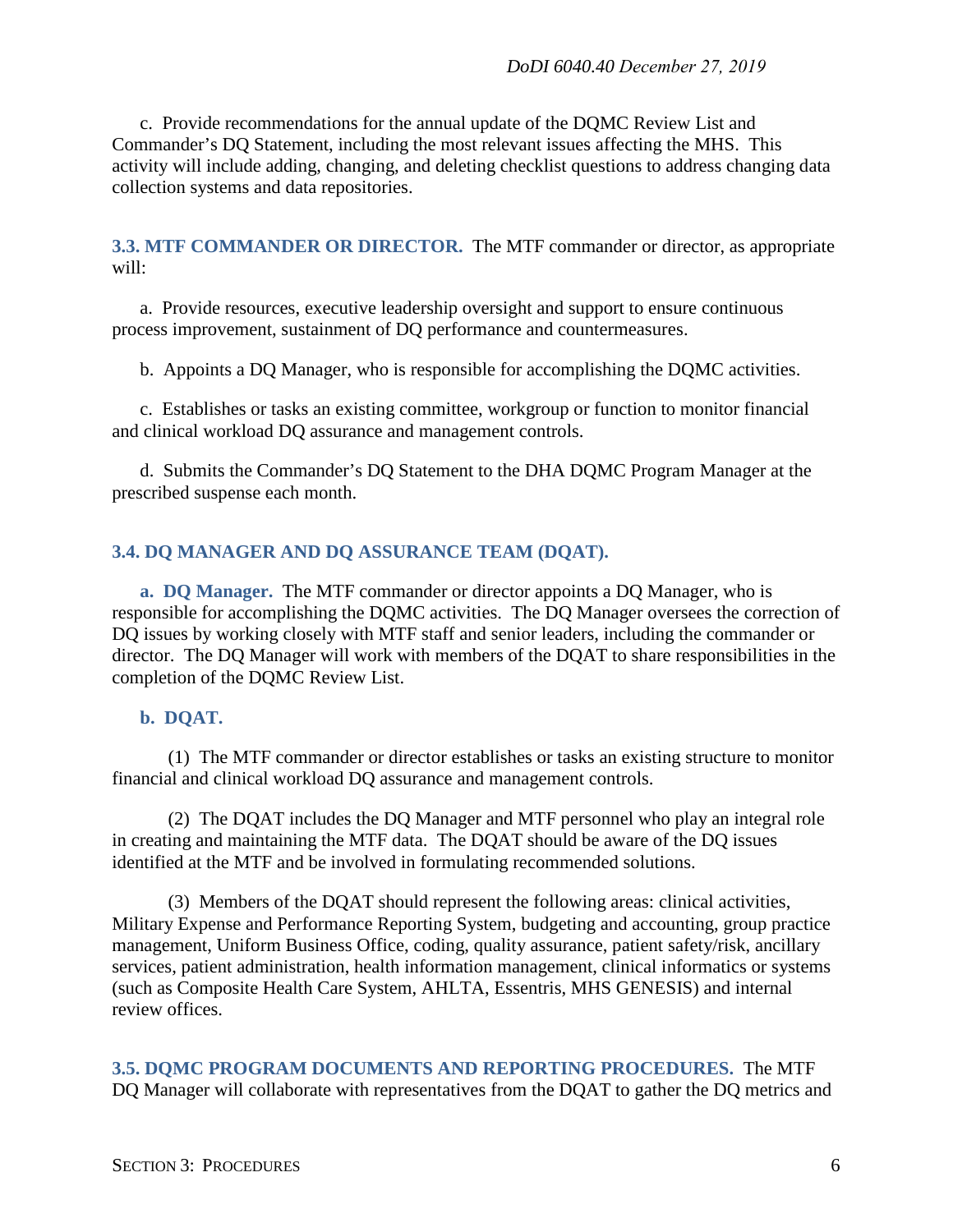complete the monthly DQMC Review List. Once the list is completed, the DQ Manager will brief the results to the MTF's executive committee. Monthly, the commander or director will submit the Commander's DQ Statement to the DHA DQMC Program Manager **no later than the last business day of the reporting month.**

<span id="page-6-0"></span>**a. DQMC Review List.** This document is a tool to assist the MTFs in identifying and correcting financial and clinical workload data problems.

(1) The DQMC Review List contains a series of questions pertinent to the management and control of the DQ in the MHS. For any DQ issue related to systems operation that cannot be resolved at the local level, the issue must be noted in the comment section with the related incident ticket.

(2) The DQMC Review List will include DQ performance metric questions that address issues such as organizational factors, data inputs, data outputs, system security, and other pertinent issues.

(3) The questions are updated annually by the DQMC Workgroup concurrent with the Commander's DQ Statement and published under separate cover as a product of the DQMC Program.

<span id="page-6-1"></span>**b. DQMC Review List Reporting.** The MTF DQ Manager coordinates with the DQAT and presents the results of the completed monthly DQMC Review List to the executive committee and MTF commander or director. The DQMC Review List and the Commander's DQ Statement forms may be downloaded from the DHA DQMC Program Web Site located on the DHA Launchpad (https://info.health.mil).

<span id="page-6-2"></span>**c. Completed DQMC Review Lists.** Copies of the completed lists are maintained at the facility level. Internal Review offices and external oversight organizations such as the DoD Inspector General or General Accounting Office may use them as part of their audit activities. The DQMC Review List is not required to be forwarded to the DHA DQMC Program Manager; however, the appropriate Military Department or DHA leadership may review them.

<span id="page-6-3"></span>**d. Commander's DQ Statement.** This document is a subset of the DQMC Review List that the MTF commander or director approves and submits to the DHA DQMC Program Manager. The questions for the Commander's DQ Statement are updated annually in sync with the DQMC Review List and published under separate cover as a product of the DQMC Program.

<span id="page-6-4"></span>**e. Commander's DQ Statement Reporting.** Specific information from the DQMC Review List is needed to complete the Commander's DQ Statement.

(1) The MTF DQ Manager submits the Commander's DQ Statement by the timeframe prescribed in the Military Department or DHA facilities DQMC Program procedures.

(2) The DHA DQMC Program Manager will monitor and analyze these statements for compliance, brief their respective leadership, and summarize the findings and corrective actions for the appropriate DHA governing body.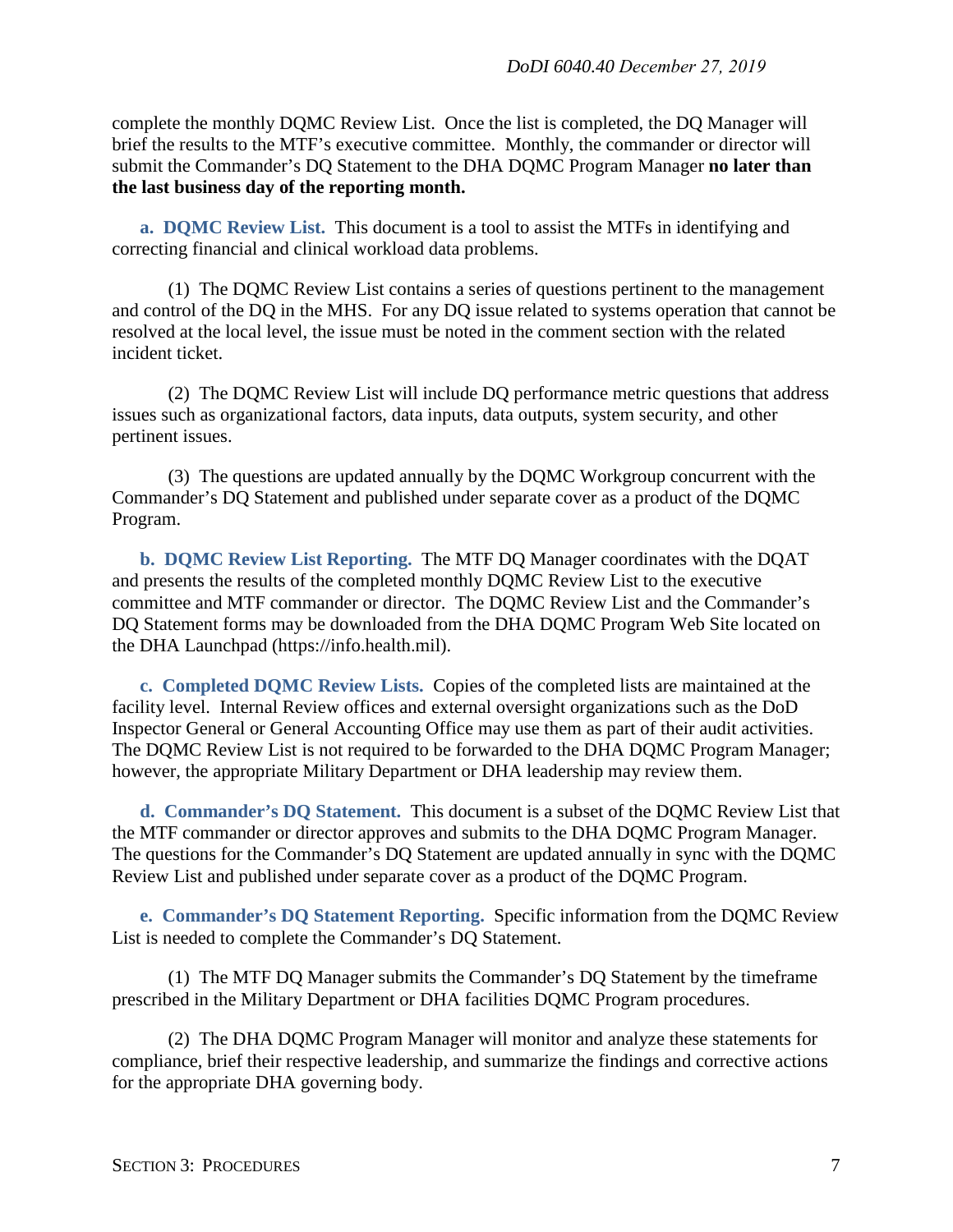(3) The results of the Commander's DQ Statements are combined into the DHA DQ summary. The DHA DQMC Program Manager briefs the appropriate DHA governing body at least quarterly on various DQ concerns that arise from the DHA DQ summary.

(4) The DHA DQMC Program Manager will assess the DQMC Program metrics and determine if there are material weaknesses that require reporting in the annual statement of assurance.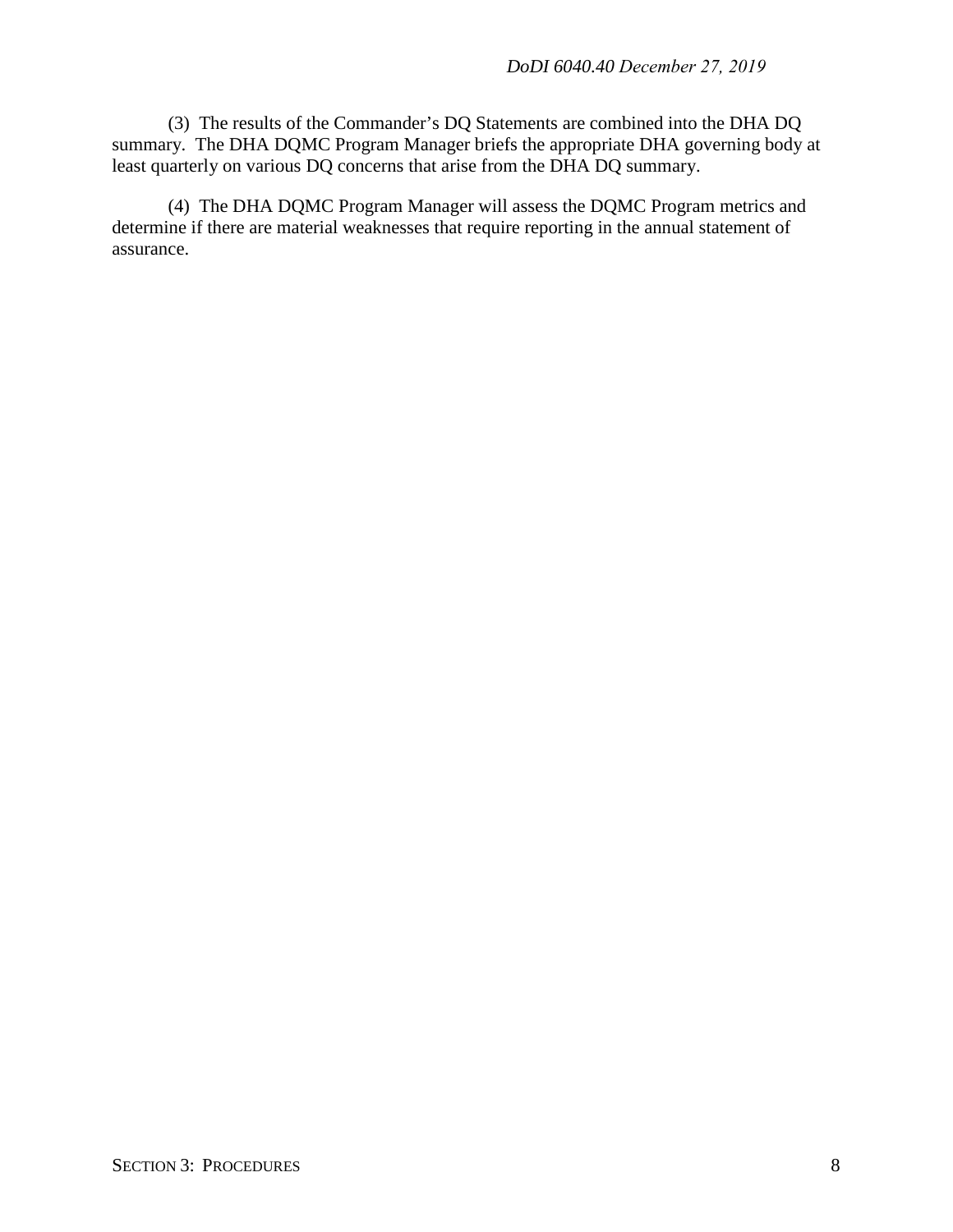## **GLOSSARY**

#### <span id="page-8-1"></span><span id="page-8-0"></span>**G.1. ACRONYMS.**

| ASD(HA)     | <b>Assistant Secretary of Defense for Health Affairs</b> |
|-------------|----------------------------------------------------------|
| <b>DHA</b>  | Defense Health Agency                                    |
| DQ          | data quality                                             |
| <b>DQAT</b> | data quality assurance team                              |
| <b>DOMC</b> | data quality management control                          |
| <b>MHS</b>  | Military Health System                                   |
| <b>MTF</b>  | military treatment facility                              |

<span id="page-8-2"></span>**G.2. DEFINITIONS.** These terms and their definitions are for the purpose of this issuance:

**Commander's DQ Statement.** A subset of questions from the DQMC Review List that the MTF commander or director approves and submits to the DHA DQMC Program Manager. The DQMC Workgroup updates this statement annually.

**DQMC Review List.** A set of questions to assist MTFs in identifying and correcting financial and clinical workload data problems. The DQMC Workgroup updates this list of questions annually, concurrently with the Commander's DQ Statement.

**MTF commander or director**. The commander or director of an MTF established for the purpose of furnishing medical or dental care to eligible individuals.